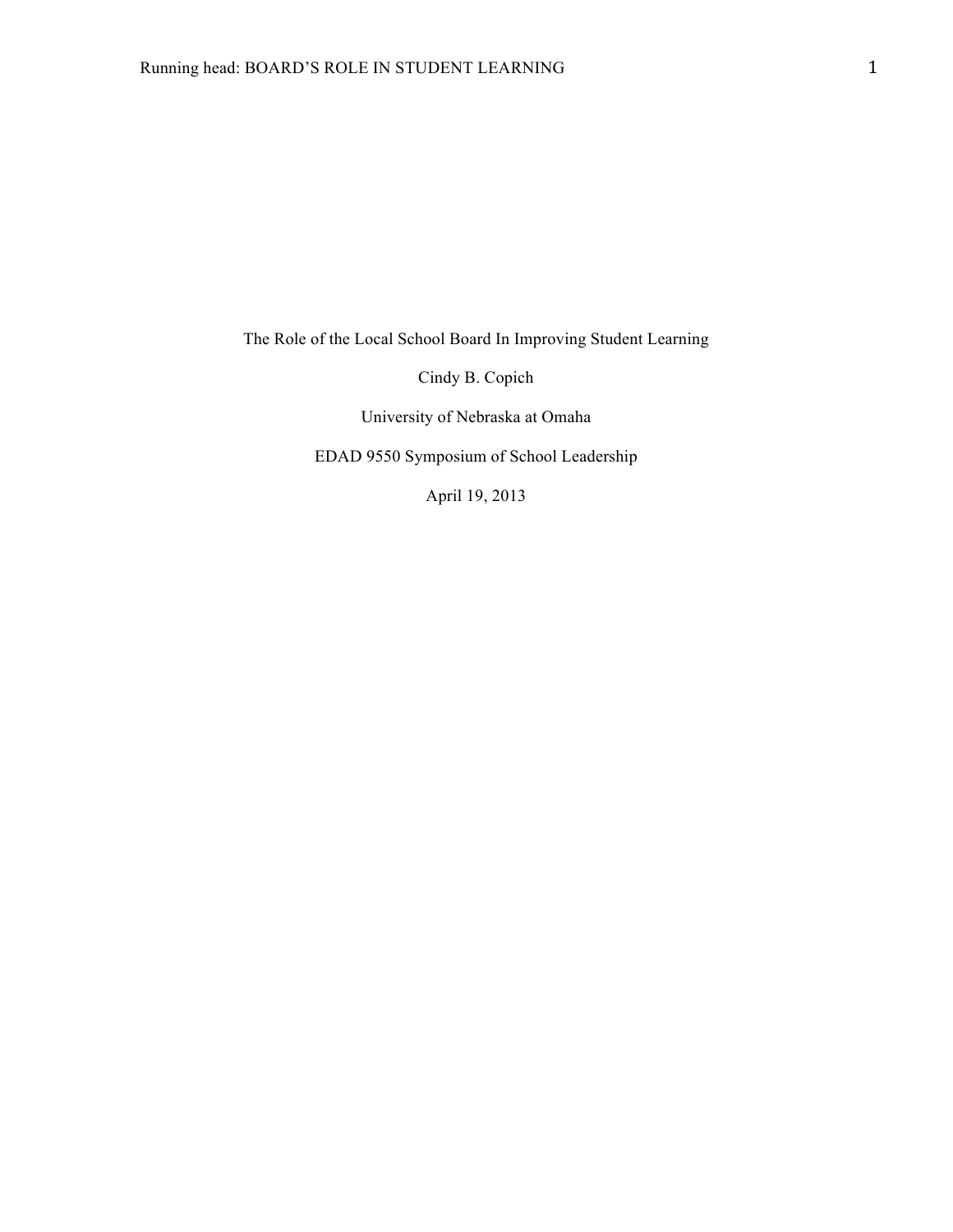# Abstract

Within this era of accountability and educational reform, it is important to consider the role of the local school board in improving student learning. Many books and articles focus on the important elements of effective school board governance; however, recently there has been a trend to gather longitudinal research focusing instead on how school boards influence student achievement. This brief outlines research and findings that demonstrate the importance of having school board members accomplish the following: set clear goals and high expectations for students and staff, support a positive school culture, provide for shared accountability on all levels of leadership, seek to make decisions based upon accurate and reliable school data, and engage and inform stakeholders regarding student needs. In addition, current research identifies how and why board members need to work with school leaders to identify, record, and monitor district-wide student learning goals as they consider the educational needs of all students.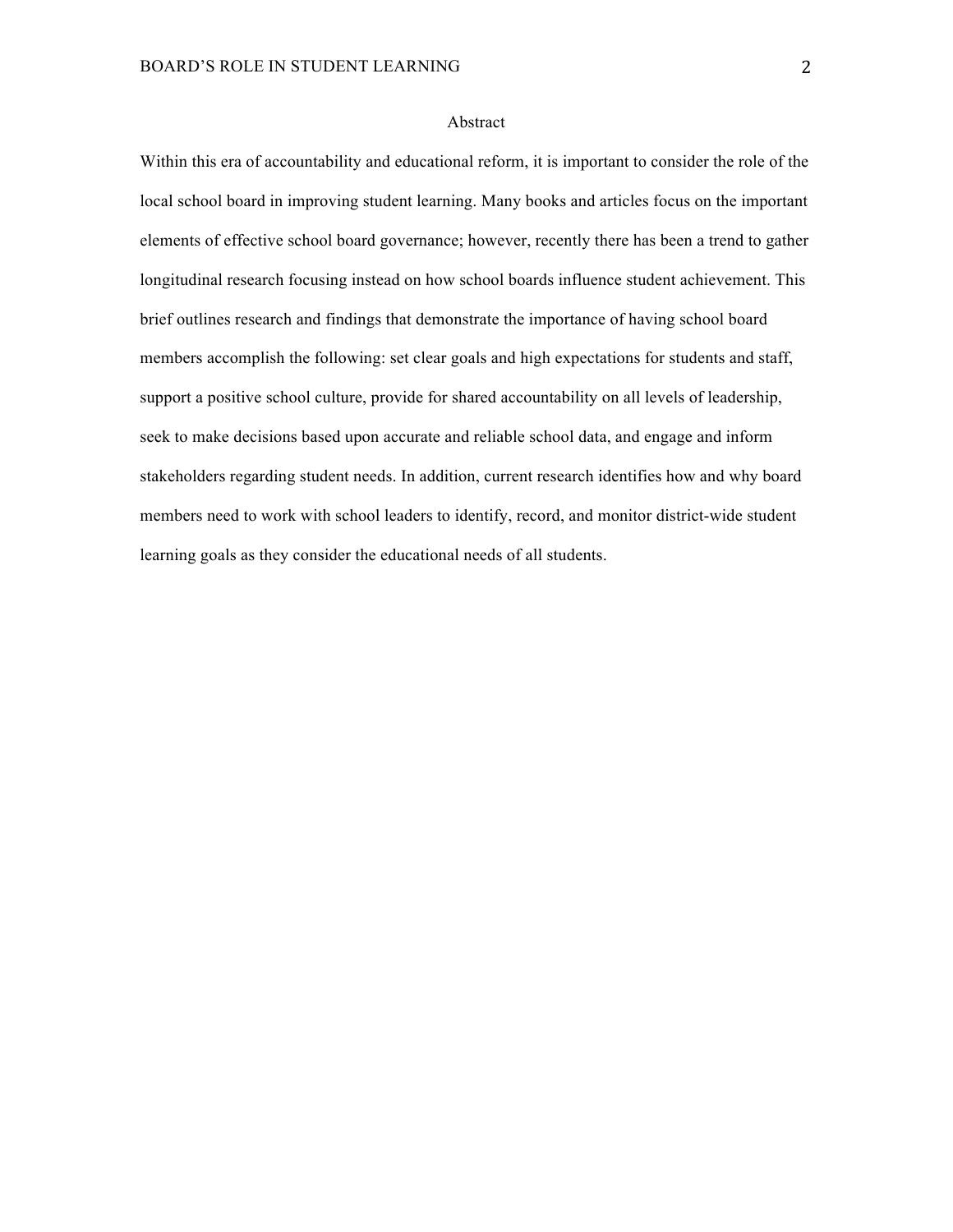### **Research Topic**

How can local school boards more effectively support the learning of all students within a district?

### **Introduction**

School board member representation as the governing body of local school districts has been a part of U.S. history for more than 200 years. As city populations grew and government representatives experienced an increase in responsibilities, townspeople were appointed to committees that would instead govern their local school districts. These governing bodies continue to retain control over schools, largely due to the desire of local citizens wanting direct control over their schools' initiatives (Land, 2002). As large urban centers grew, board members were elected or appointed to represent area wards. The 1980s saw the first push toward school reform and accountability to the public. The 1990s implemented this accountability through the movement of establishing "educational standards." The emphasis on standards, school reform, and accountability remains a focus today and has positioned school boards in a dramatically different educational climate (Marzano & Waters, 2009).

In the past, school boards did not pay much attention to student performance (Gemberling, Smith, & Villani, 2009; Marzano & Waters, 2009). Student learning was left up to the superintendent and staff-- the board was responsible for oversight of the superintendent and district finances. The focus of local school boards has now changed dramatically. Today, movement toward localized control allows school boards to govern in a manner that is more reflective of the needs in the community but which functions within the parameters established by the state government. In addition to the superintendent and school staff, boards now share in the responsibility of student learning and are held accountable for student performance, most commonly through the use of standardized testing (Gemberling et al, 2009; Marzano & Waters,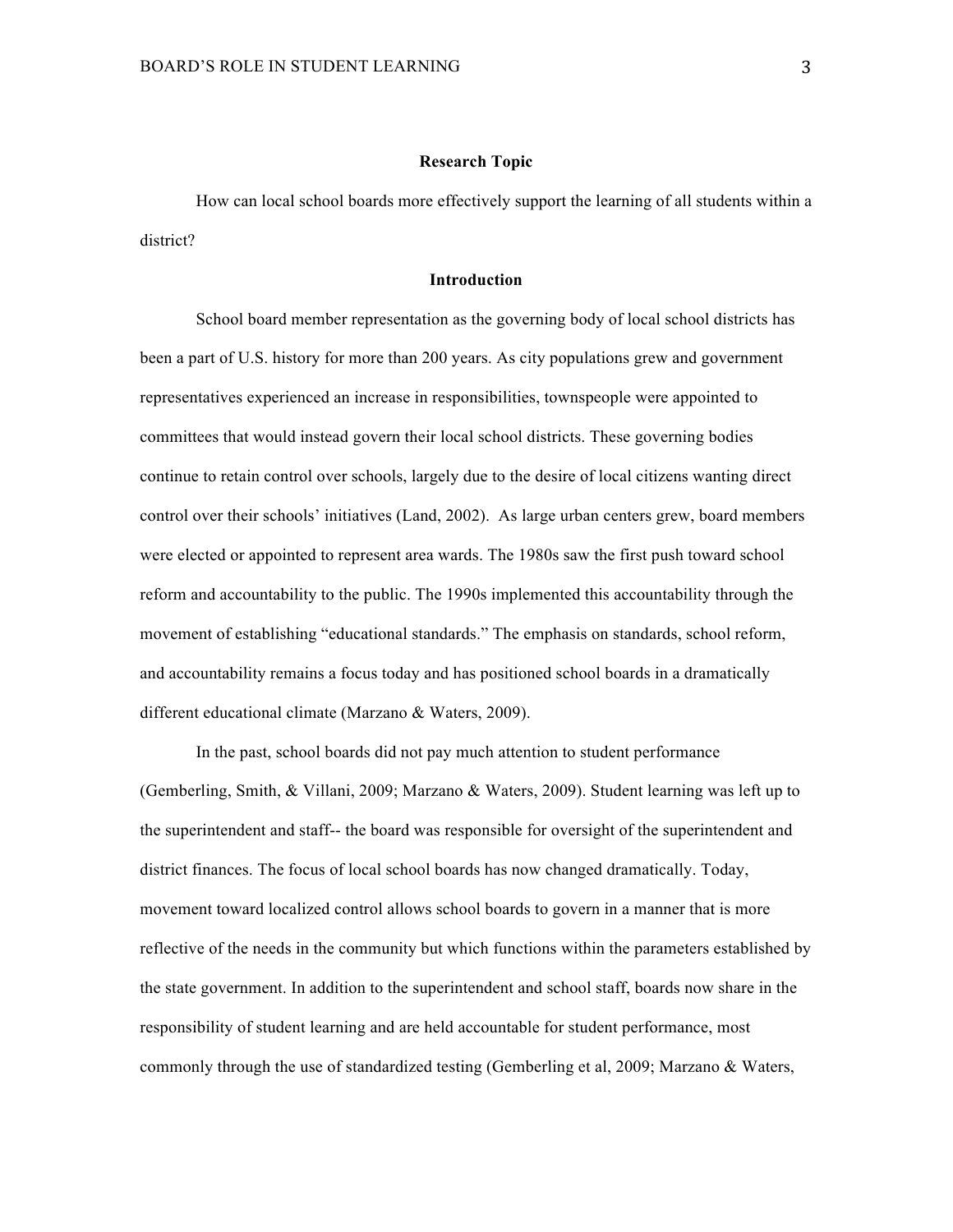2009). Performance results are often reported to state authorities and shared with community members as a way of determining the effectiveness of school and board leadership.

This brief will consider how school boards can effectively contribute toward growth in student achievement while fulfilling their respective governance roles. For the purpose of this paper, effective models will be designated as those boards which serve as models of quality leadership that contribute to improvements in student learning (Bartusek, 2000; Castallo, 2001; Land, 2002; Marzano & Waters, 2009). In fact, student achievement is considered the primary purpose of the school board (Bradshaw & Osborne, 2010). While consideration of this research is relevant to spark new thinking and develop new understandings, it is also important to reflect on how each school board and school district is unique. Schools function in an organic, non-linear organizational structure within broader political, social, and institutional realms. This makes the approach to school improvement challenging and further illustrates that there is no "one size fits all" model that will work the same in all districts. To further complicate things, real change takes time—especially when positive improvements in school culture are necessary in order to foster significant changes in teaching and learning.

School boards essentially operate at a distance from the students in the classroom, yet their decisions and policies have a tremendous effect on student learning. While teachers are the most important factor influencing learning (Goodwin, 2010), board decisions impact the classroom environment through curricular determinations, professional development initiatives, and class size provisions. School board members do not need to be certified teachers in order to be effective in their role of serving the school district; however, board members do "need to develop sufficient understanding, knowledge, and beliefs in order to create the conditions within the system which will ensure that the professional educators can grow in their education expertise and generate productive change" (Bartusek, 2000, p. 59).

While the initiatives and interests that influence a board member to run for election can sometimes hinder the effectiveness of board operations and school function, Richard Castallo, a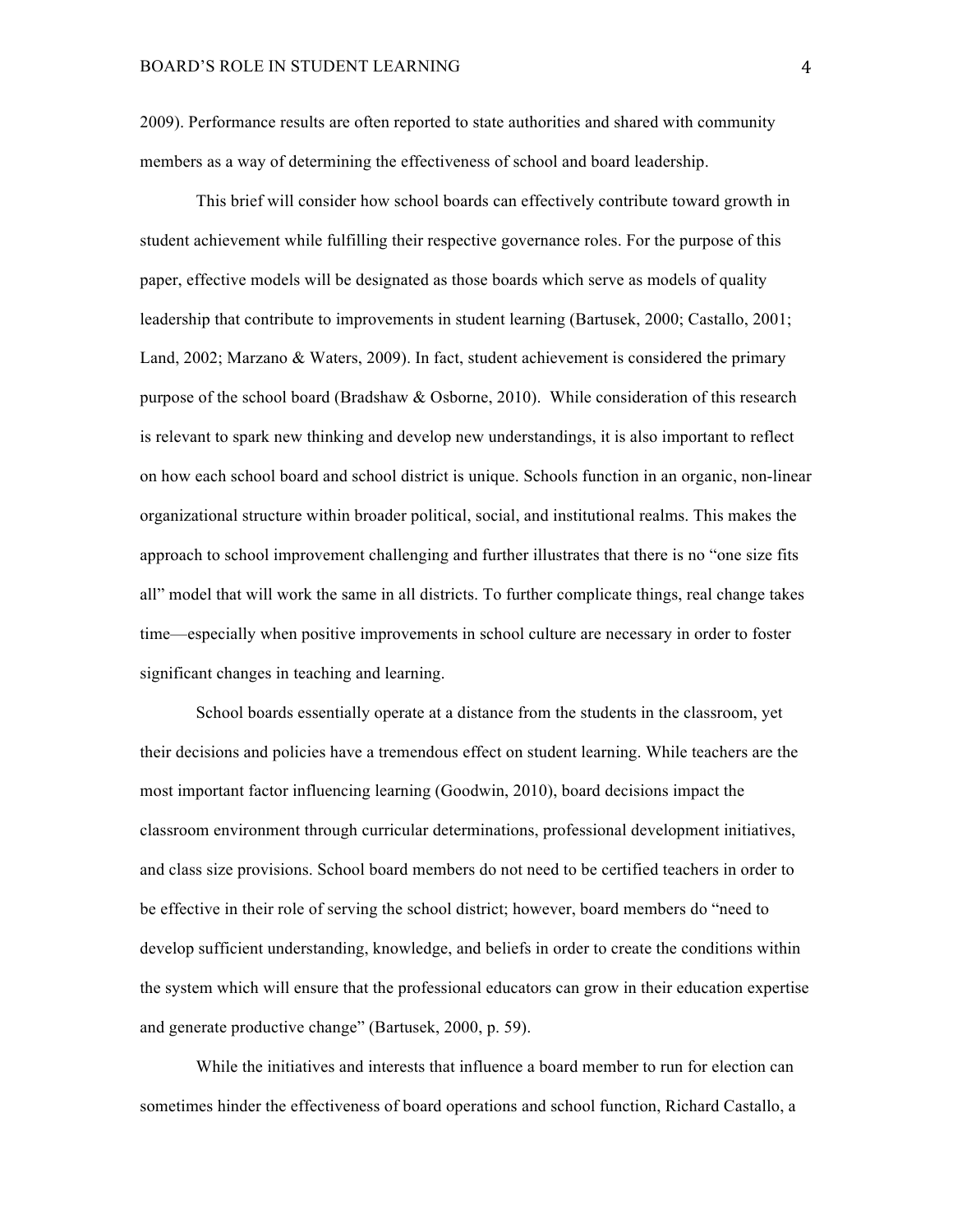college of education professor and school board trainer, has yet to find a board member that didn't want students to demonstrate high levels of academic performance (Castallo, 2001). In addition to political agendas and personal vendettas that may hinder effective leadership, board members may know little about effective board service and/or little about pedagogy. Board leaders may believe they are qualified to be in charge simply because they once were educated in public schools or have children attending school within the district. Research demonstrates, however, that it takes much more than good intentions to be an effective school board member that can help lead a school district effectively and have a positive impact on student learning (Alsbury, 2008; Bartusek, 2000; Black, 2008; Bradshaw & Osborne, 2010; Castallo, 2001; Eadie, 2005; Gemberling et al., 2009; LaMonte & Delagardele, 2009; Marzano & Waters, 2009; Reeves, 2004;).

Board members also come into their positions with a wide-range of professional expertise and personal beliefs and values. These skills and understandings influence board decisions. Board decisions and beliefs then transform policies, goals, and actions that have both a direct and indirect influence on the district's schools and students. In addition, school improvement can be difficult to achieve, particularly when attempting to address the needs of students within large urban school districts. School board effectiveness can also be limited when board members are elected to represent specific factions of the community or are pressured to serve at the pleasure of large corporations, governmental institutions, or special interest groups. Bradshaw and Osborne (2010) describe one U.S. study that found that poor achieving school districts seemed to focus more on personal agendas than those of better performing schools.

### **Role of the Superintendent**

In earlier eras of U.S. educational history, the superintendent's responsibilities were initially tightly controlled and largely instructional. The superintendent's role became more professional and managerial in nature as large urban centers began to burgeon throughout the eastern states. As the superintendent's responsibilities developed, school board members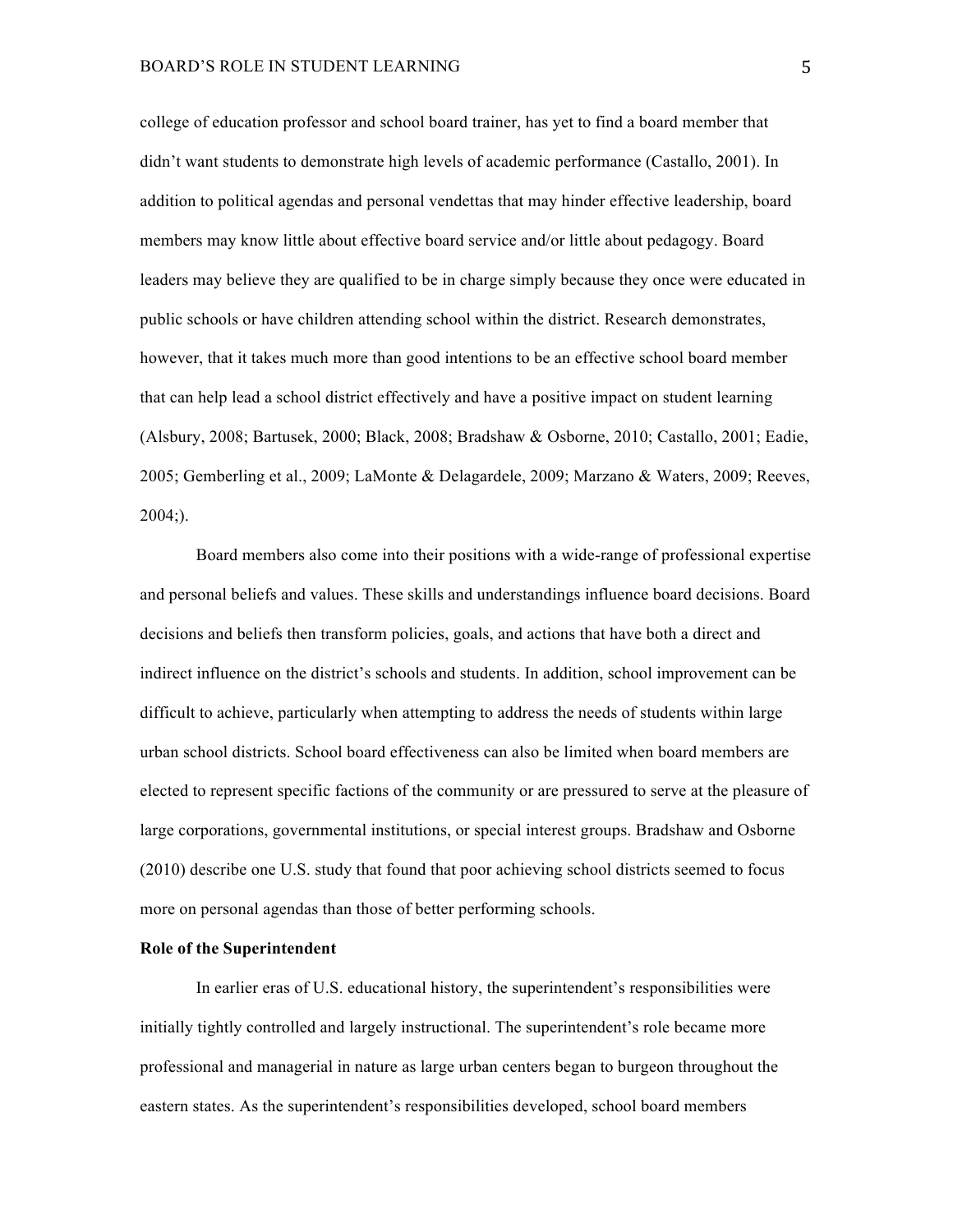withdrew their management reach and focused more on policy formation (Castallo, 2001). This approach to local school board structure spread throughout the colonies and into rural regions as population centers began to spread west. This system of governance is similar to the approach used today-- although there is a wide variance as to how schools are governed within these general parameters.

The board's role is extremely important in taking the lead for positive change; however, "the superintendent is responsible for setting the stage through discussions with board members about their role and interest in moving student achievement to greater levels" (Castallo, 2001, p. 14). Furthermore, the superintendent is charged with interpreting board guidance and putting goals into action. A strong board and superintendent relationship is a crucial component of a successful school district reaching organizational goals (Carver, 1997; Eadie, 2005; McAdams, 2006; Smoley, 1999). In turn, the superintendent also has a responsibility to build a productive partnership with the board through systematic board development, to provide the board with quality and accurate information in order to encourage proper communication and information sharing, and to offer clarity to the board on priorities and needs within the district (Carver, 1997; Eadie, 2005; McAdams, 2006; Smoley, 1999). All of these elements not only lead to good decision-making but also build trust within the superintendent and board partnership that can be vital when working toward district change.

### **Role of the Board**

At times it can be difficult for board members and the superintendent to know where the line exists between board leadership and district leadership (Carver, 1997; Smoley, 1999; Reeves, 2002, 2004). In essence both groups are "in charge" but Reeves (2002, 2004) suggests that all school leaders clearly define their "roles" rather than spend the time and effort vying for power. The board's tool to improve district function and student learning is through effective policy making. While board members have a responsibility to form policy on accurate and relevant information (policy leadership), the superintendent is equally responsible for implementing the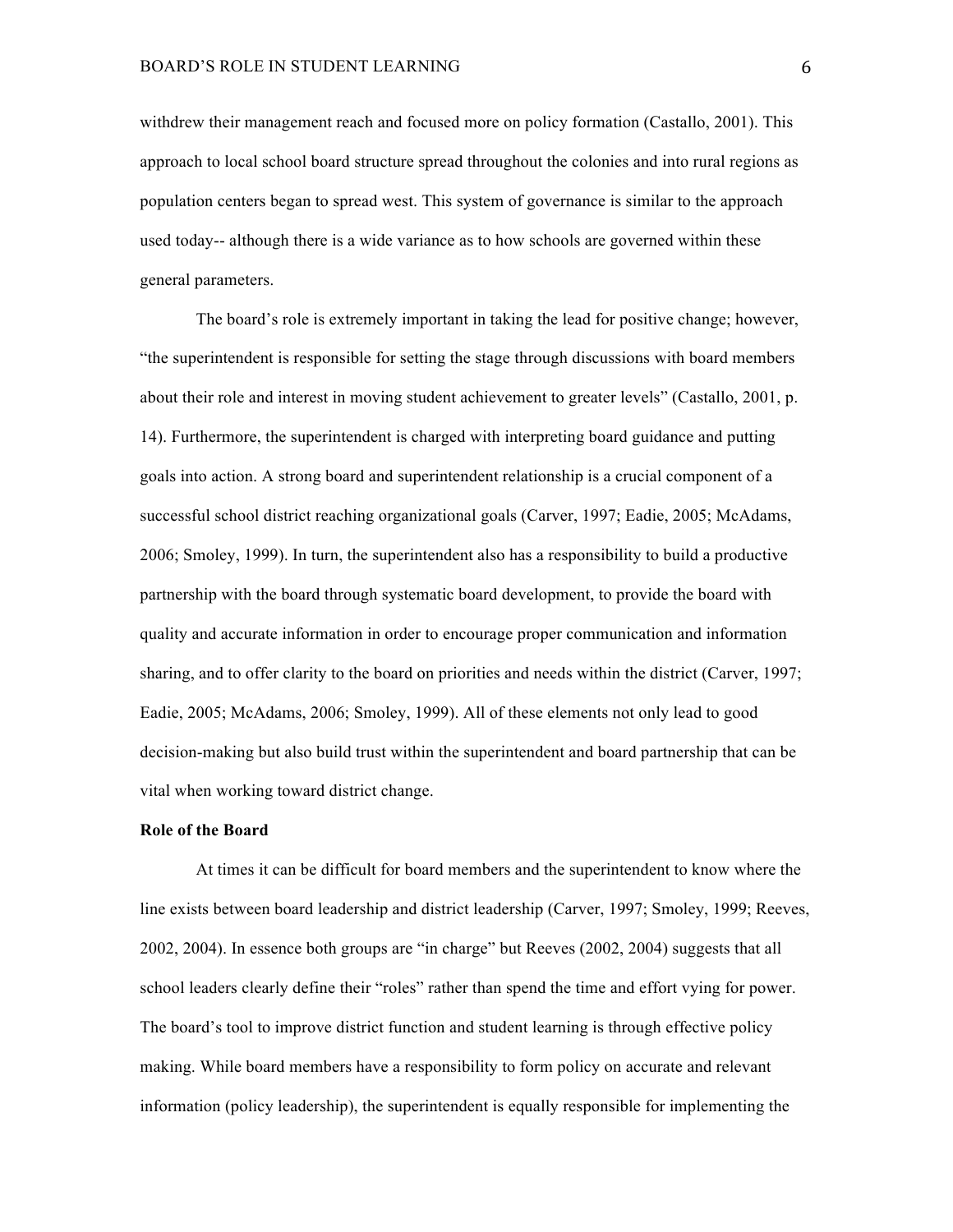policy (administrative leadership). Good administrative and board decisions are made when both groups have access to relevant and accurate information, discuss issues deliberately, consider alternative actions, and work toward consensus (Eadie, 2005; McAdams, 2006; Smoley, 1999). Furthermore, integrity and trust are gained inside and outside of the organization when boards monitor, evaluate, and publicize decisions. Leadership and trust are important and matter when it comes to improving teaching and learning.

First and foremost, the board should set the precedent for improvement by supporting the success of the superintendent. Boards do this by hiring a qualified and effective leader, setting mutual and ongoing expectations, and evaluating the superintendent both formally and informally based on district goals and interpersonal skills. A decisive component of monitoring progress is the specific feedback given by board members and the discussion around district goals. Literature reviewed for this brief (Bradshaw & Osborne, 2010; Smoley, 1999) also suggests that boards and superintendents implement self-evaluations and use these as a basis for ongoing discussion aimed at progress.

### **Role of the State and Federal Government**

The federal government began to exert more control over local school boards in the 1950s and 1960s as federal funds came with specific provisions in response to the Civil Rights Movement and with the launch of the Russian *Sputnik* satellite. Today, the state and the federal government continue to extend this authority over local boards and their schools. Political pressure has intensified to increase learning for all students with many states mandating testing programs as a demonstration of "accountability" and student achievement (Bartusek, 2000; Fullan, 2005; Marzano & Waters, 2010). This focus and control was intensified in 2001 through No Child Left Behind (NCLB) legislation (Land, 2002; Marzano & Waters, 2009; Reeves, 2002, 2004). The "involvement of the general governance agencies and the mimicking by local boards of the high-stakes policies radically changed the traditional relationships between general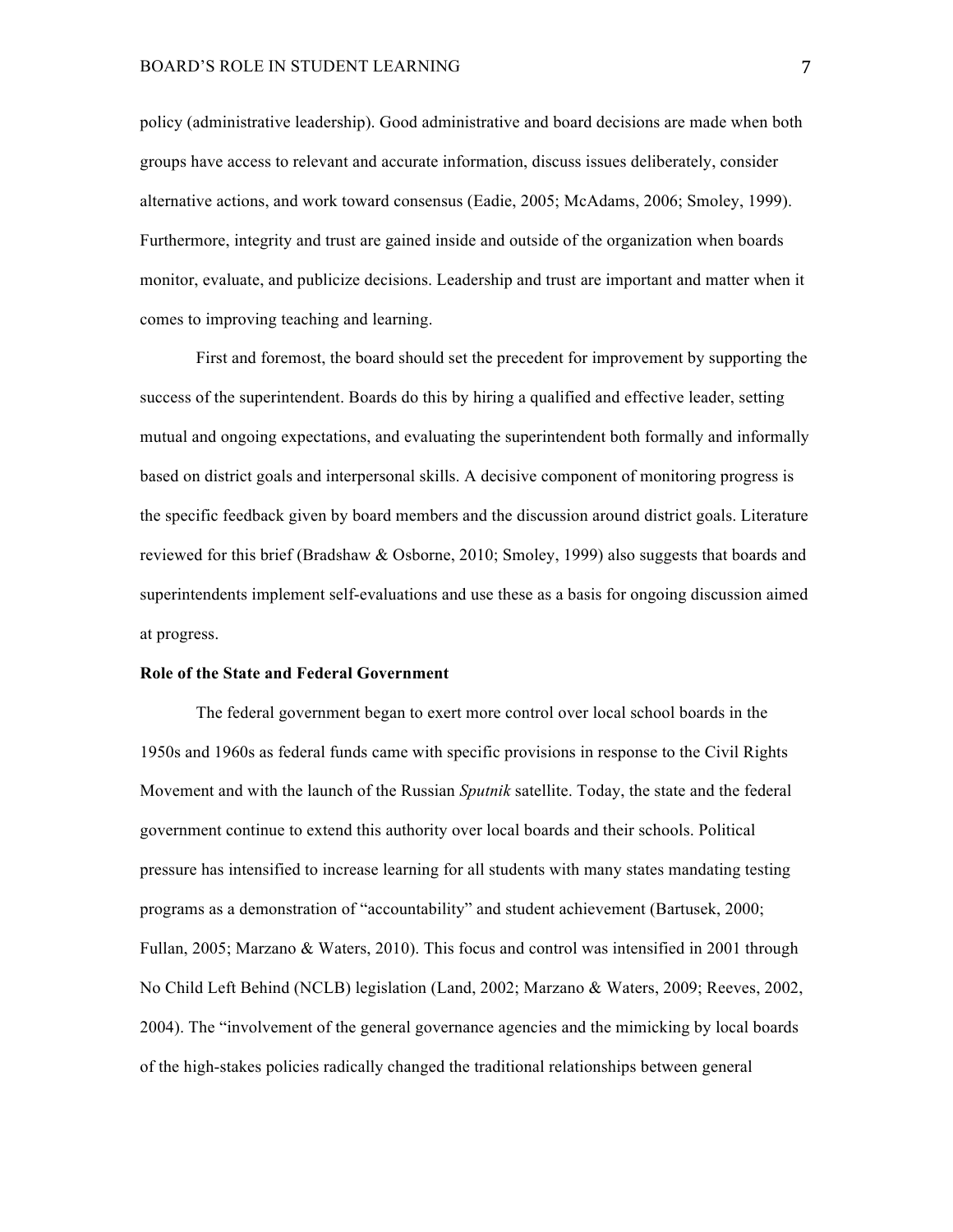governance agencies, school board/superintendent teams, and the schools" (Bartusek, 2000, p. 19).

More recently, *The Local School Board Governance and Flexibility Act of 2013* was introduced in the House of Representatives to protect local governance from counter-productive measures initiated by the U.S. Department of Education (Sack- Min, 2013). This legislation, which is supported by both the National School Board Association (NSBA) and the American Association of School Administrators (AASA), would force the U.S. Department of Education to undergo specific procedural steps before enacting regulations, grant requirements, and rules that affect public education. The intent is to put structures in place that allow local school boards to reclaim their decision-making authority and respond more quickly to the needs of students and the desires of constituents.

It is important to point out that none of the research reviewed for this brief identified "competition" as a predictor of school success or as a common characteristic in schools with a positive school culture and high achieving students. Many of the federal and state programs that provide funding for education are competitive and punitive (Fullan, 2005). School districts make a community stronger when they invest in and learn from each other through collaboration and information sharing (Hargreaves  $&$  Fink, 2006). Many communities have passed legislation that moves beyond information sharing and involves spreading out financial resources for school funding, as with the Omaha metro area Learning Community. This is reflected in the summary of findings described below.

### **Summary of Findings**

A research study called the *Lighthouse Project*, conducted by the Iowa Association of School Boards, is now reaching its  $15<sup>th</sup>$  year of an effort to identify a link between board leadership and student achievement. This project, along with other current research, has identified several differences between high and low achieving school districts. A compilation of this research indicates that school boards from high achieving schools have the following in common: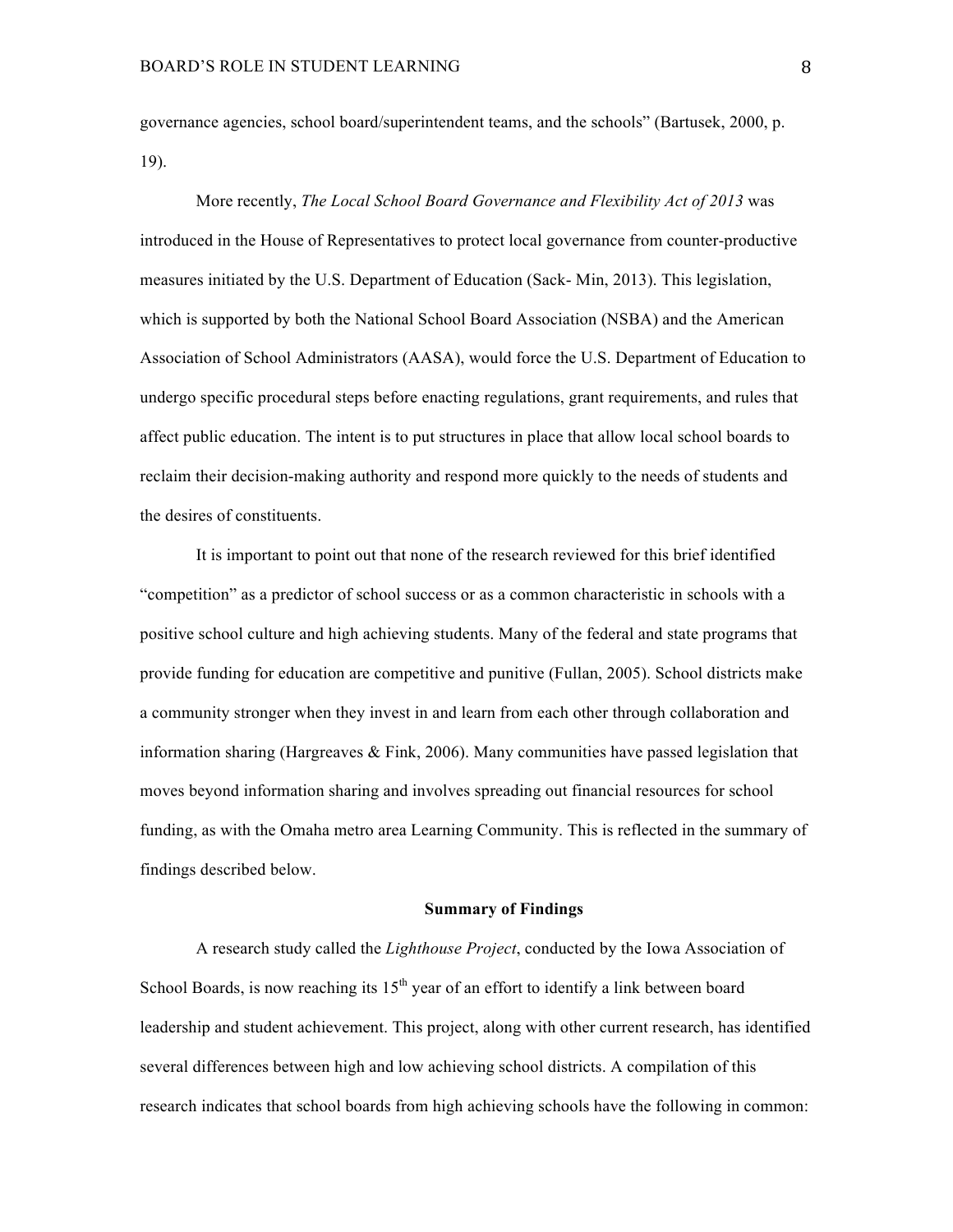1) They have clear goals. 2) Board members have high expectations for students and staff. 3) A positive and productive culture exists with school leadership. 4) Board members work collaboratively with the superintendent, parents, and stakeholders to improve engagement and information sharing (Bartusek, 2000; Black, 2008; LaMonte & Delagardele, 2009; Marzano & Waters, 2009).

### **Clear Goals and High Expectations**

The Iowa Association of School Boards found that after five years of intensive work with local school boards, all districts studied demonstrated an increase in state test scores and board members displayed a far greater understanding of how schools positively impact student achievement (Black, 2008; LaMonte & Delagardele, 2009). These board members were able to set clear goals and work with school leaders to help build school cultures that foster high expectations for all students. The superintendent and board relationship was also vital within these school districts. The board and school leaders started their work toward school improvement by studying research and learning together. They looked for examples of other school districts that had made significant growth and studied their methods and practices. These boards than began investigating multiple measures of district student data to identify where improvements were needed the most. They then used student data to set clear district-wide goals which set a high standard for students and staff. With a more concentrated focus on clearly established goals, boards are better able to allocate the necessary financial resources and provide essential professional development for staff that fosters the conditions for positive change and school improvement.

# **Positive School Culture**

True system change not only takes time—it also takes focus (Eadie, 2005; McAdams, 2006; Reeves, 2004). Setting the focus of expectations for the entirety of district staff can be overwhelming, especially if all central office leadership is not prepared to work together. The school board and superintendent collectively provide this focus by not starting through a series of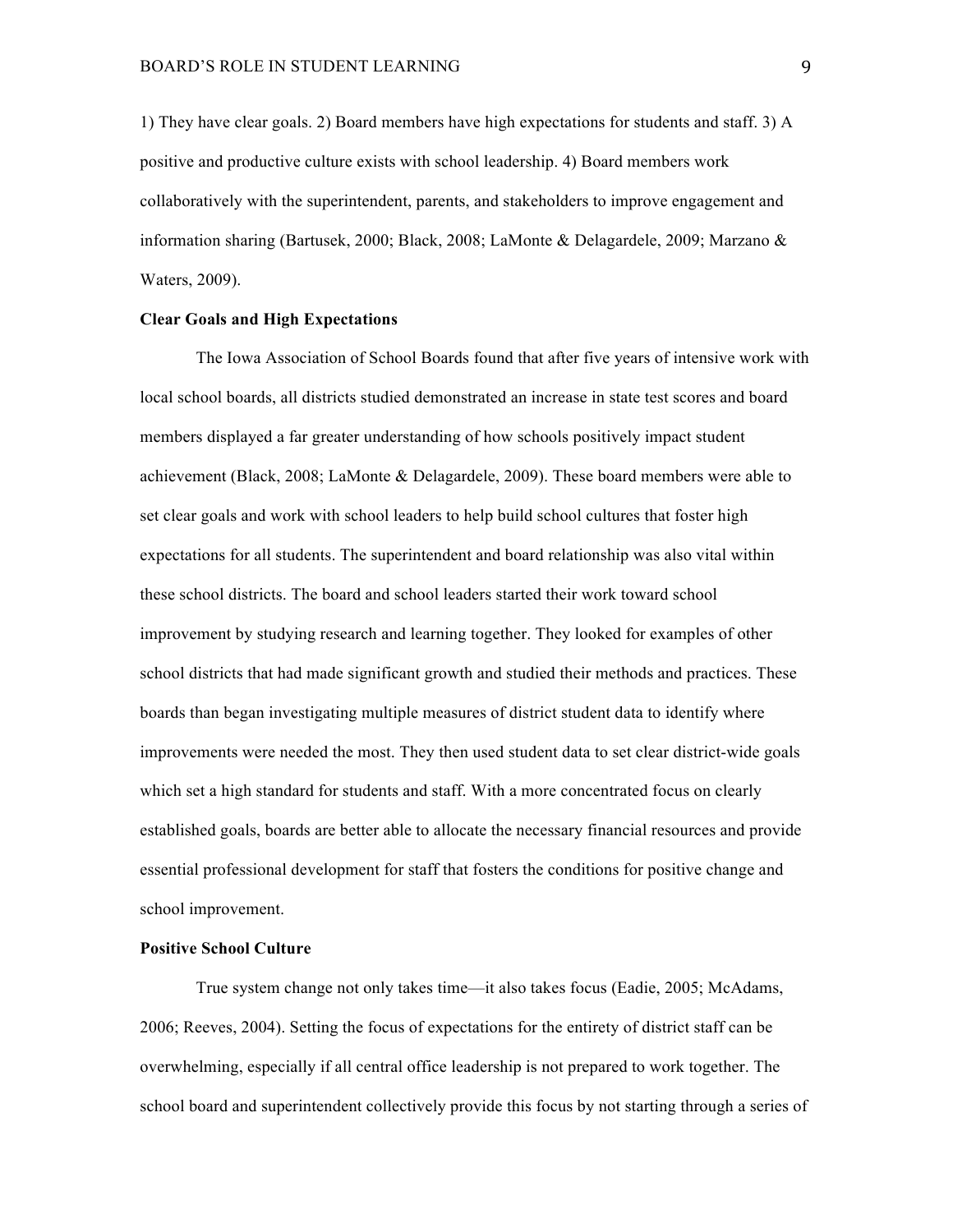new initiatives without cutting out old ones. In addition, it is the superintendent that fosters a positive relationship between central office staff and teachers. This relationship between the central office and teachers must move beyond the more traditional compliance and enforcement, and instead focus on support and shared accountability (Fullan, 2005). A successful school district fosters a positive school climate that is focused on eliminating fear and distrust because both prevent knowledge from being implemented into action. Through their extensive research of successful companies, Pfeffer and Sutton (2000) found that a fear of failure focuses employee attention on short-term goals and blaming others rather than on long-term sustainable change and collective improvement. In fact, Michael Fullan (2001) in his research found that "the single factor common to every successful change initiative is that relationships improve" (p. 5). Board members and school staff must have a clear understanding of the district mission, student learning goals, and responsibilities for effective school improvement to take place.

## **Shared Accountability**

Having a set of clearly defined initiatives surrounding student learning and a specific strategy in place for implementation, also helps school leaders set their professional goals and leads to greater shared accountability which can be spread from central office staff to the student (Hargreaves & Fink, 2006; Marzano & Waters, 2009; McAdams, 2006; Reeves, 2002, 2004;). This same literature also describes how school change is most effective when accountability is shared among all levels of school leadership—from the boardroom to the classroom.

School board members, school leaders, and district staff understand that when setting goals there must also be a clear indication of the steps necessary for achievement, a timeline for accomplishment, and an indication of who is responsible for each objective. This applies the pressure of accountability more evenly on the shoulders of all levels of school leadership and does not place it on the individual backs of district teachers (Castallo, 2001; Goodwin, 2010; Hargreaves & Fink, 2006; Marzano & Waters, 2009; McAdams, 2006; Reeves, 2002, 2004). It is not only best practice but also morally responsible to distribute leadership and accountability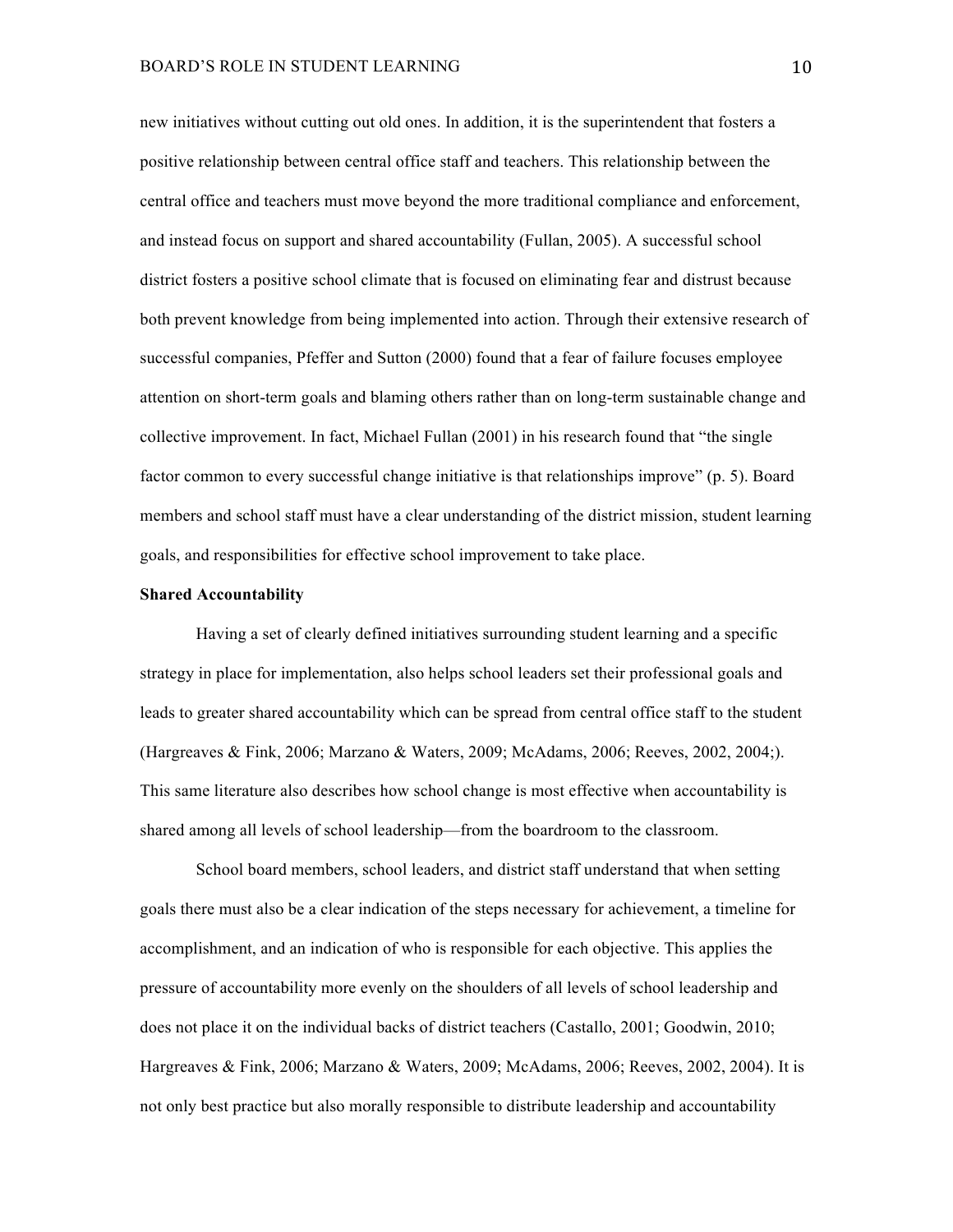throughout district levels. When district-wide measures of student progress are collected and recorded, a board is more able to see a clear picture of progress and identify the adjustments needed. However, professional development and deep discussions are also necessary. Board members and school leaders need to understand the importance of basing decisions upon multiple measures of disaggregated data. A balanced, holistic assessment approach that moves beyond test scores and identifies significant environmental, physical, and mental influences behind the data points offers a more clear perspective of a student's challenges and opportunities. Information on family background, student attendance, and classroom behavior are also valuable to consider. "Bluntly stated, teacher quality will be an accident rather than the result of careful design if board accountability systems fail to identify, document, recognize, and reward quality on multiple levels throughout the system" (Reeves, 2004, p. 85). Effective performance evaluations and improvement monitoring require the ability to not only identify elements of quality teaching and learning but also the ability to replicate it (Marzano & Waters, 2009).

# **Informed Decision-making**

School improvement efforts and initiatives to raise student achievement are more likely to occur when the decisions are closely connected to the educational environment of the classroom (Black, 2008; Castallo, 2001; Eadie, 2005; Goodwin, 2010; Hargreaves & Fink, 2006; LaMonte & Delagardele, 2009; Marzano & Waters, 2009; Reeves, 2002, 2004). "The governance processes are yet more distal and are likely to have significant effect only when they affect the conditions for change and those in turn affect the educational environment" (Bartusek, 2000, p. 58). The board, superintendent, and other central office staff are not in a close proximal relationship to the learner, yet it is essential for all key decision makers within the school to have a realistic understanding of the opportunities and challenges within the classroom if they hope to make long-lasting and sustainable change. *The Mid-continent Research for Education and Learning* (Goodwin, 2010) found strong correlations between student achievement and school leaders who are: involved with curriculum and assessment development, minimize classroom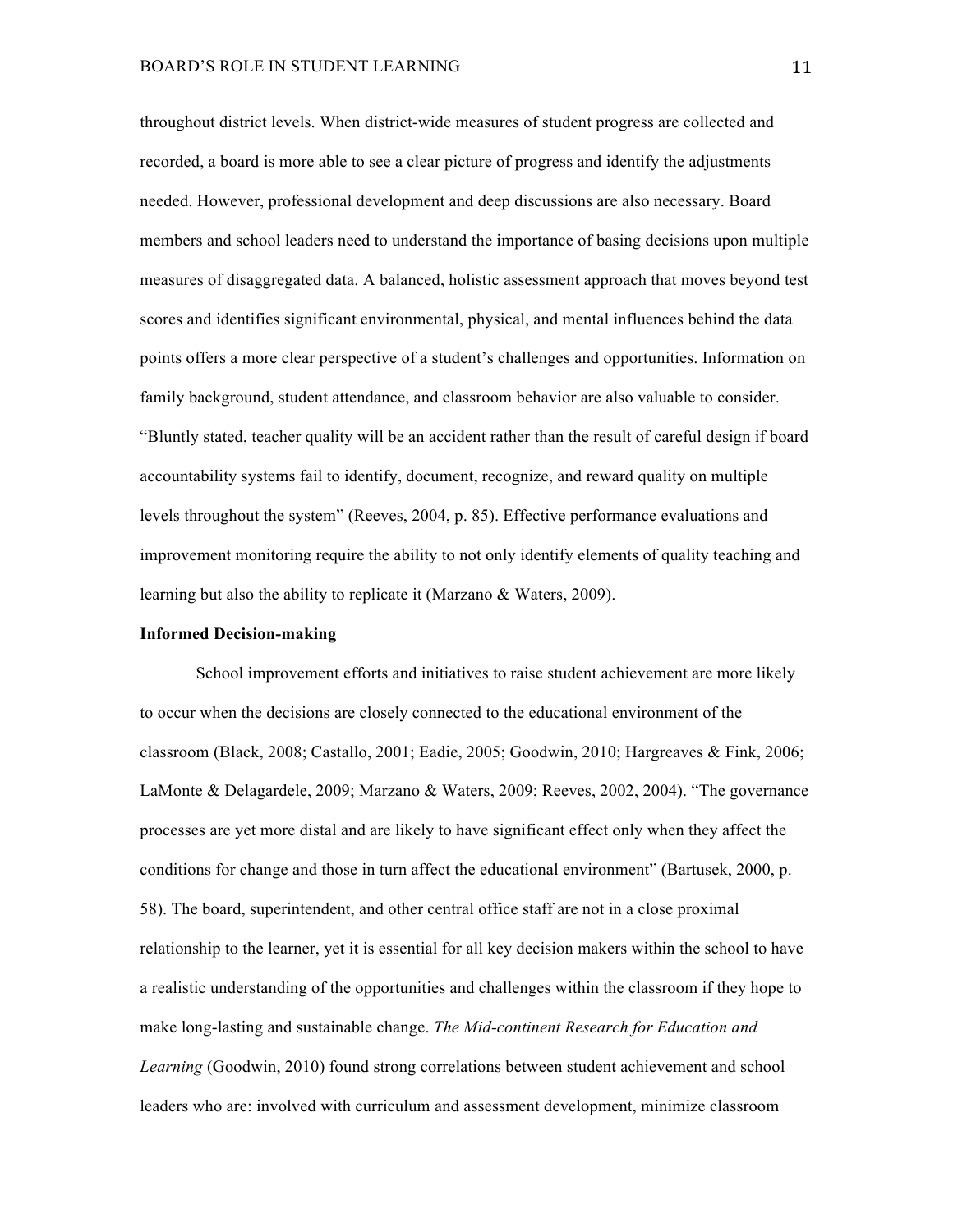discipline issues for teachers, and provide teachers with the needed resources to deliver effective instruction.

Conversely, site-based management has not demonstrated greater innovation nor significant improvements in student learning (Bartusek, 2000; Marzano & Waters 2009). Marzano and Waters (2009) analyzed studies to determine the correlation between site-based management and student achievement. They were surprised to find little correlation. These authors and researchers suggest individual schools should retain the autonomy to select textbooks, set their schedules, and determine how assessments are scheduled and used. However, "this autonomy does not extend to renegotiating or ignoring nonnegotiable goals that have been established at the district level regarding achievement and instruction" (Marzano & Waters, 2009, p. 18). They suggest instead a "coupling" approach that tightly aligns the initiatives of individual schools with all others throughout the district. When tight coupling occurs, student achievement throughout the whole district will increase (Marzano & Waters, 2009). Board action and resource allocation also should tie to district goals. A portion of every school board meeting should be devoted to student achievement where schools can report their progress.

# **Engage and Educate Stakeholders**

The board sends a clear message of high student expectations to the public when district goals and their progress are shared during public board meetings. Effective districts have board members that support nonnegotiable district goals for teaching and learning. These boards make sure that these goals remain a priority and that "no other initiatives deflect attention or resources from accomplishing these goals" (Marzano & Waters, 2009, p. 7). This type of commitment is essential and serves not only as a public display of responsible goal setting but also allows stakeholders an opportunity to become more informed and engaged.

In addition, board members are more effective when they encourage public input and invest time in understanding the student, parent, staff, and community perspective (Eadie, 2005; McAdams, 2006; Smoley, 1999). "Boards should also guard against the overuse of executive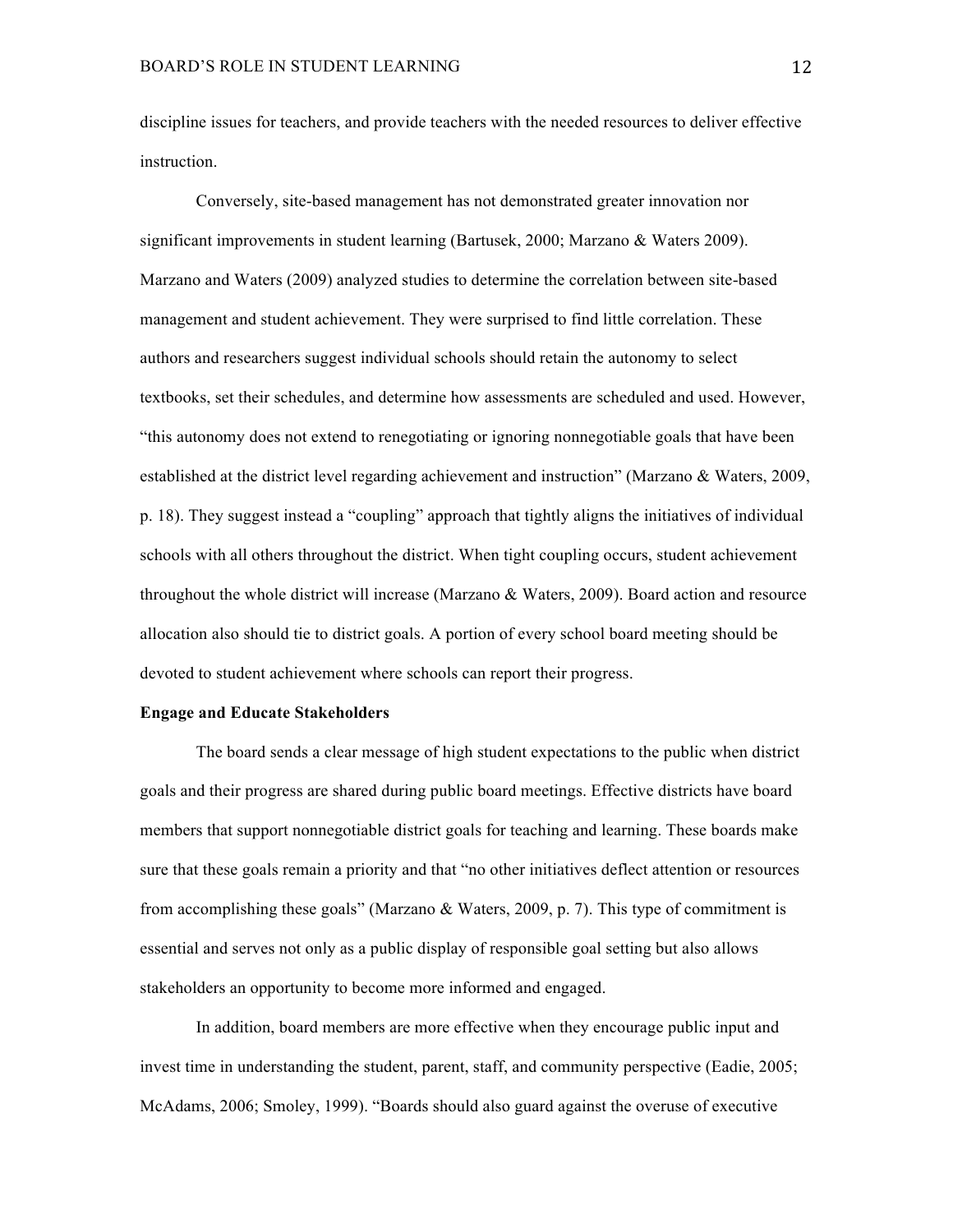session or individual, private communications to reach consensus" (Smoley, 1999, p. 27). These actions can prevent the public from understanding important issues and limits the possibility that there will be broader support and trust for district decisions and actions. Adopting long-term goals for achievement and instruction and constantly supporting these goals in private and in public are board activities directly related to growth in student learning (Marzano & Waters, 2009). It is through wide-range public support that effective and long-lasting reforms are made and sustained (McAdams, 2006). Fullan (2005) suggests that school leaders that are serious about implementing effective educational reform spend a considerable amount of time communicating the overall purpose and plan to the general public, special interests groups, and school staff.

### **Implications of Findings**

## **Build Board Capacity**

The research literature reviewed for this brief describes the importance for board members to move beyond good intentions and good governance to focus on student learning. Effective board governance involves more than following a series of broad-based steps to build a board/school leadership team. Board members must also understand the teaching and learning challenges and opportunities within their own schools as members begin to lay the foundation for school district accountability. Findings suggest that boards need to devote more time studying and reading educational research, to build understanding through participation in educational programming and training, and to develop capacity through board work sessions. Board members also need to be provided a comprehensive picture of student need by reviewing data from multiple measures (Castallo, 2001; Eadie, 2006; Goodwin, 2010; Hargreaves & Fink, 2006; LaMonte & Delagardele, 2009; Marzano & Waters, 2009; McAdams, 2006; Reeves, 2004). This may challenge some boards and their individual members that are comfortable with the traditional corporate model of board governance that encourages a more hands-off approach.

Board members that participated in *The Lighthouse Project* (2000) shared a variety of approaches that helped them partner with school leaders to raise student achievement within their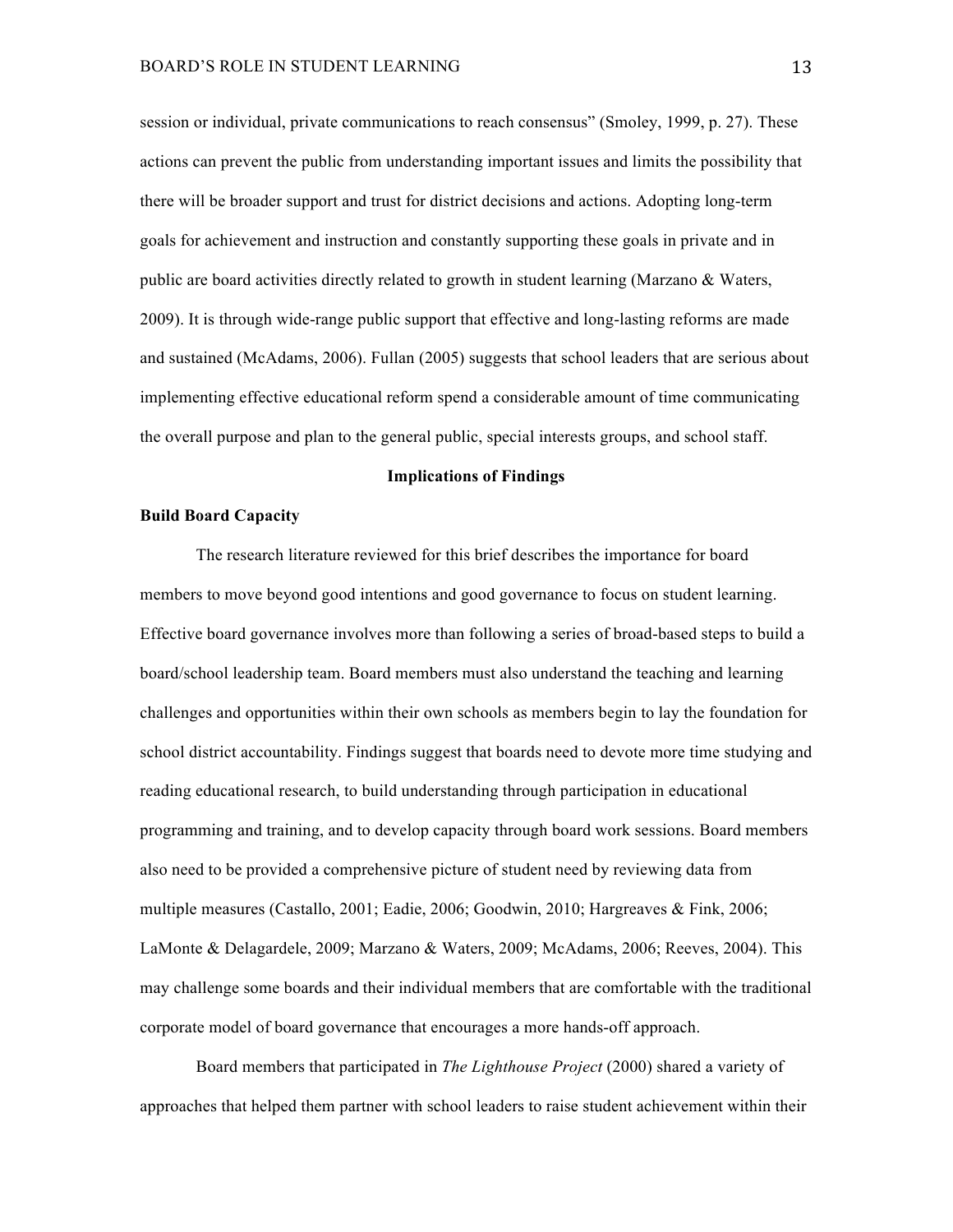districts. Some boards added monthly work sessions, which were, devoted solely to the study of educational research and monitoring student data. In addition, these sessions naturally build stronger relationships within school district leadership and among board members. Other board members used their selected school goals and aligned these with the expectations they had for their superintendent in the area of student learning. "As boards remained consistent in their focus, expectations, support, and accountability demands, confidence grew that this improvement work was for real" (LaMonte & Delagardele, 2009, p. 29). In an era of educational reform that often confuses and drains the energy of educators and school leaders, teachers need to know that their board would support them as they all work together toward identified school goals. Some school boards went as far as describing these school-wide student goals within their professional development policy in an effort to define outcomes and measure progress. In summary, one of the most important reasons for building the capacity of the board to understand the goals of the district and the needs of students is to ensure that the board approves the allocation of resources which aligns with these goals. Resources not only involve money, but also effort, energy, inventiveness, and commitment across the system (Hargreaves & Fink, 2006).

### **Pledge Long-term Commitment**

A seven-year study conducted by researcher Tom Alsbury (2008) from Iowa State University found that "in districts of all sizes, board turnover caused by political turmoil, resulting from critical community dissatisfaction with the school board and/or district leadership, is linked to declining student test scores" (p. 262). His study focused on identifying the difference between political and apolitical motivated turnover within school board candidates. There was a statistically significant association with politically motivated turnover and student test scores. Findings indicate that it may be beneficial for school board members to consider running for board positions with the goal of long-term participation in mind (Alsbury, 2008).

In addition, Marzano and Waters (2009) found two studies that indicate the long-term commitment of the superintendent is also important to improving student achievement.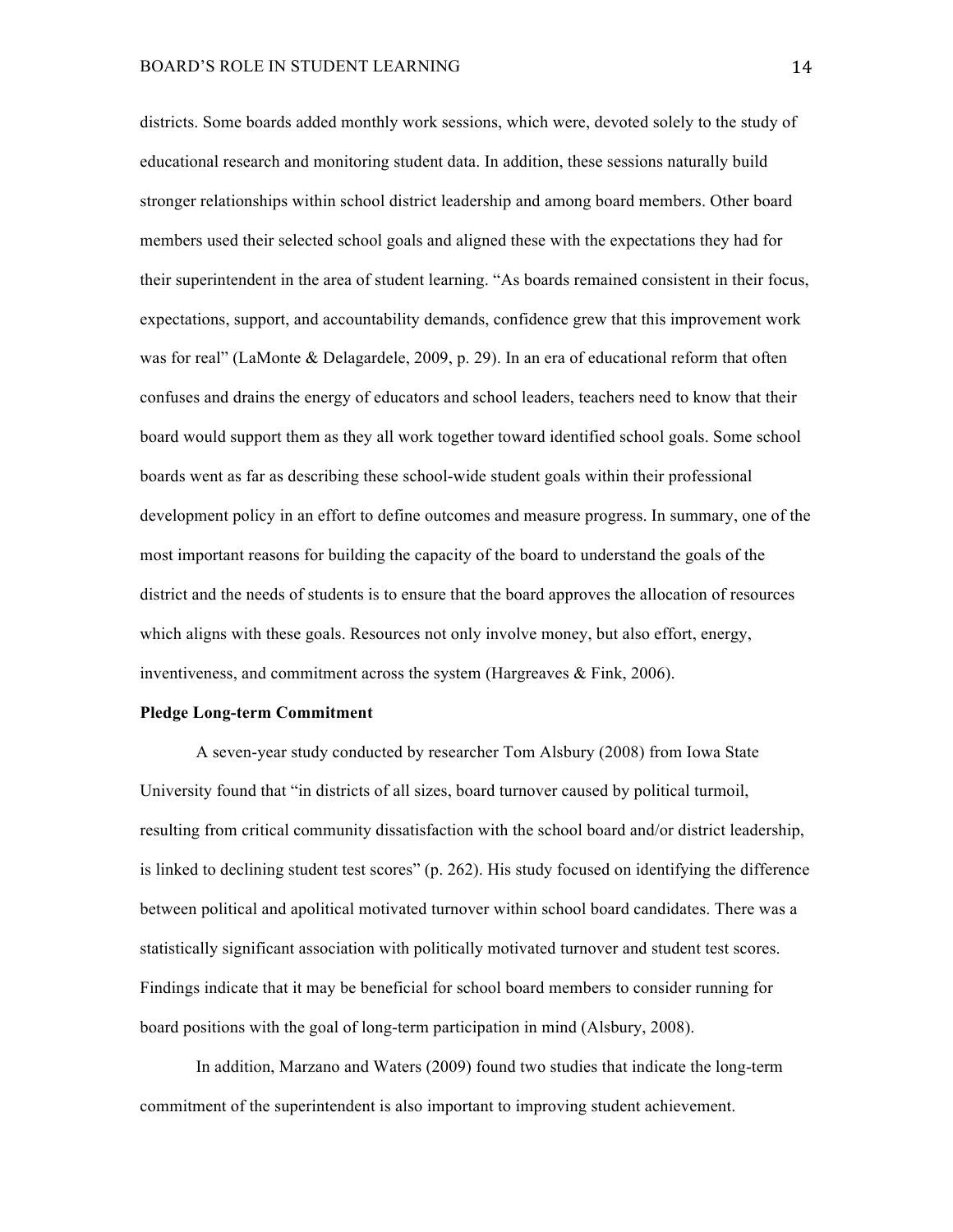"Specifically, this finding implies that the longevity of the superintendent has a positive effect on the average academic achievement of students in the district (Marzano  $\&$  Waters, 2009, p. 9). This commitment goes both ways. The school board and local community should work to provide an environment where the superintendent will want to stay ten years or more, while in turn the superintendent should pledge a commitment to remain long enough to see the full implementation of district goals. School boards need to get a sense from the superintendent they hire that he or she is willing and able to stay with the district for at least a decade and avoid hiring a school leader that is focused more on climbing the professional ladder than on implementing change. Without longevity from school and board leadership, it is difficult and perhaps unfair to ask personnel to take part in significant school reform; furthermore, research indicates that it can have a negative impact on student achievement (Marzano & Waters, 2009).

#### **Educate and Inform Stakeholders**

Board members assist school leaders and all staff in serving as ambassadors of the school within the broader school community. Educating the public on school matters takes time and effort. It is important that district goals be shared beyond the walls of the school and out among the community so parents and citizens can support these efforts as well. There is solid support from educational literature (Black, 2008; Castallo, 2001; Eadie, 2005; McAdams, 2006; Reeves, 2002, 2004) that quality boards invite constituents to be active participants in the development of the district's educational philosophy and in setting district-wide priorities. This participation cannot be achieved through token representation, but rather building the capacity of the board to know how to utilize the steps of shared decision-making effectively. Involving parents and students in decisions is key to sustainability, community understanding, and meaningful discourse. Improvement needs time and energy. Short-term goals taken on through swift implementation use up the energy necessary to sustain long-term change and the time needed for renewal, reflection, and growth (Hargreaves & Fink, 2006).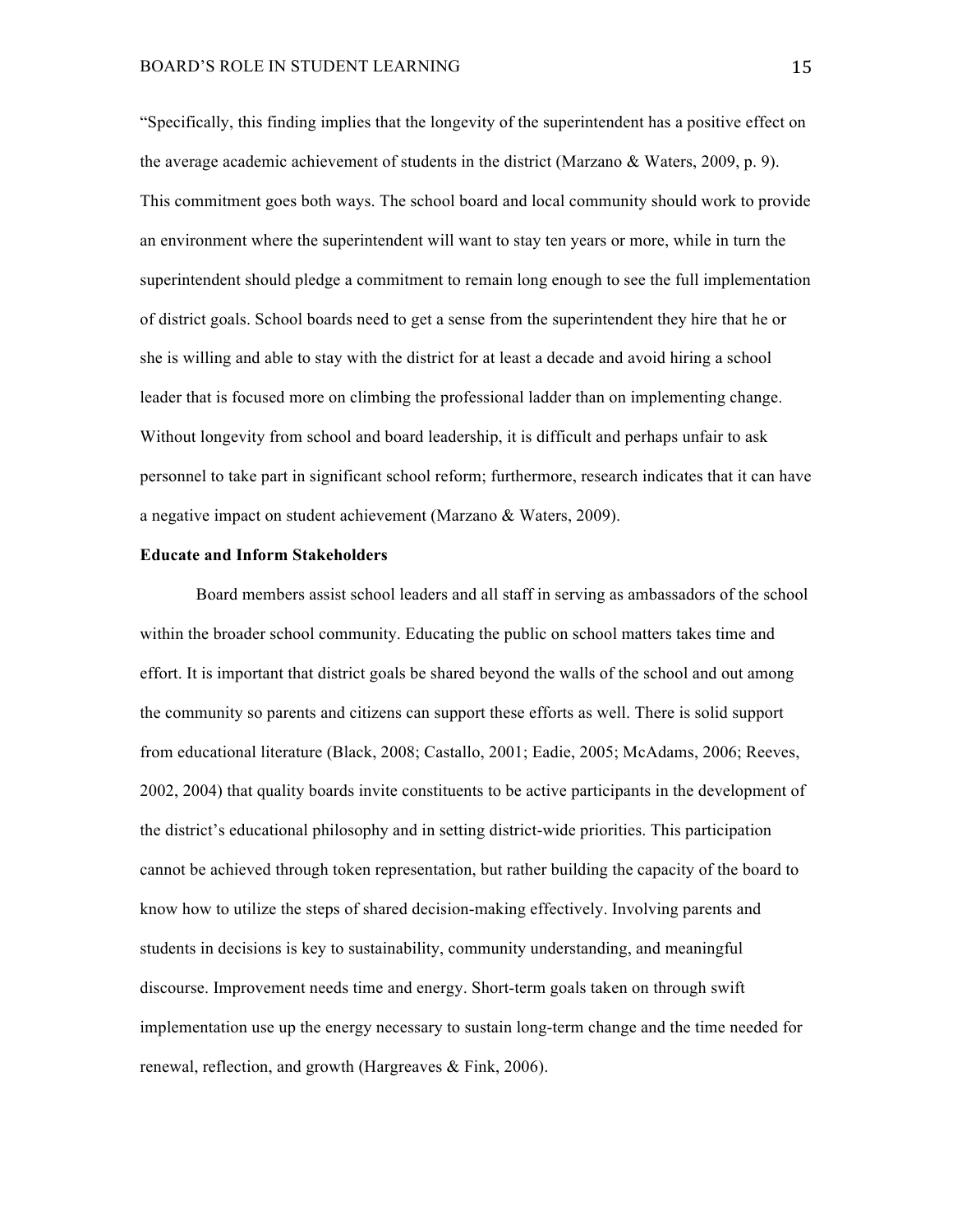Board members can participate in community-based groups to initiate discussions about school goals. After individual board members develop their understanding of school goals and challenges, these members could also be encouraged and invited to present to outside community organizations and businesses on behalf of the district. These conversations can draw in the support of local businesses and other public institutions and organizations. For example, the local chamber of commerce and public library may partner in support of a school's goal of improved literacy skills by conducting a community wide book-drive for lower income families. The school and public libraries might also decide to host a parent night to help support literacy efforts at home. By bringing in community partners to aid district goals, boards provide some protection and assurance to school staff that set backs and obstacles won't throw the goals off track. To a certain extent, school boards can help shield the district from external influences and special interest groups. This gives school leaders and staffs the confidence and the time to make necessary changes. Having a concentrated focus and engaging the community in the process, also gives board members the tools they need to educate local legislative representatives in an effort to minimize the interference of statewide political influences.

### **Application to the Metropolitan Omaha Education Consortium (MOEC)**

This brief has several direct implications for all metro area schools, their leaders, the University of Nebraska at Omaha, and MOEC. As this research has illustrated, board leadership matters in school efforts to improve teaching and learning. This is an important finding due to the current atmosphere of increased "accountability" imposed upon schools by both federal and state mandates. While board leadership is not the single most important factor related to increasing student achievement, it is valuable to consider the strong implications demonstrated by this research brief as board orientations, trainings, work sessions, board meetings, and school board association conferences are planned that support the work done in schools.

With this information, metro school leaders could work with both the Iowa and Nebraska School Board Associations to ensure board professional training and conference sessions focused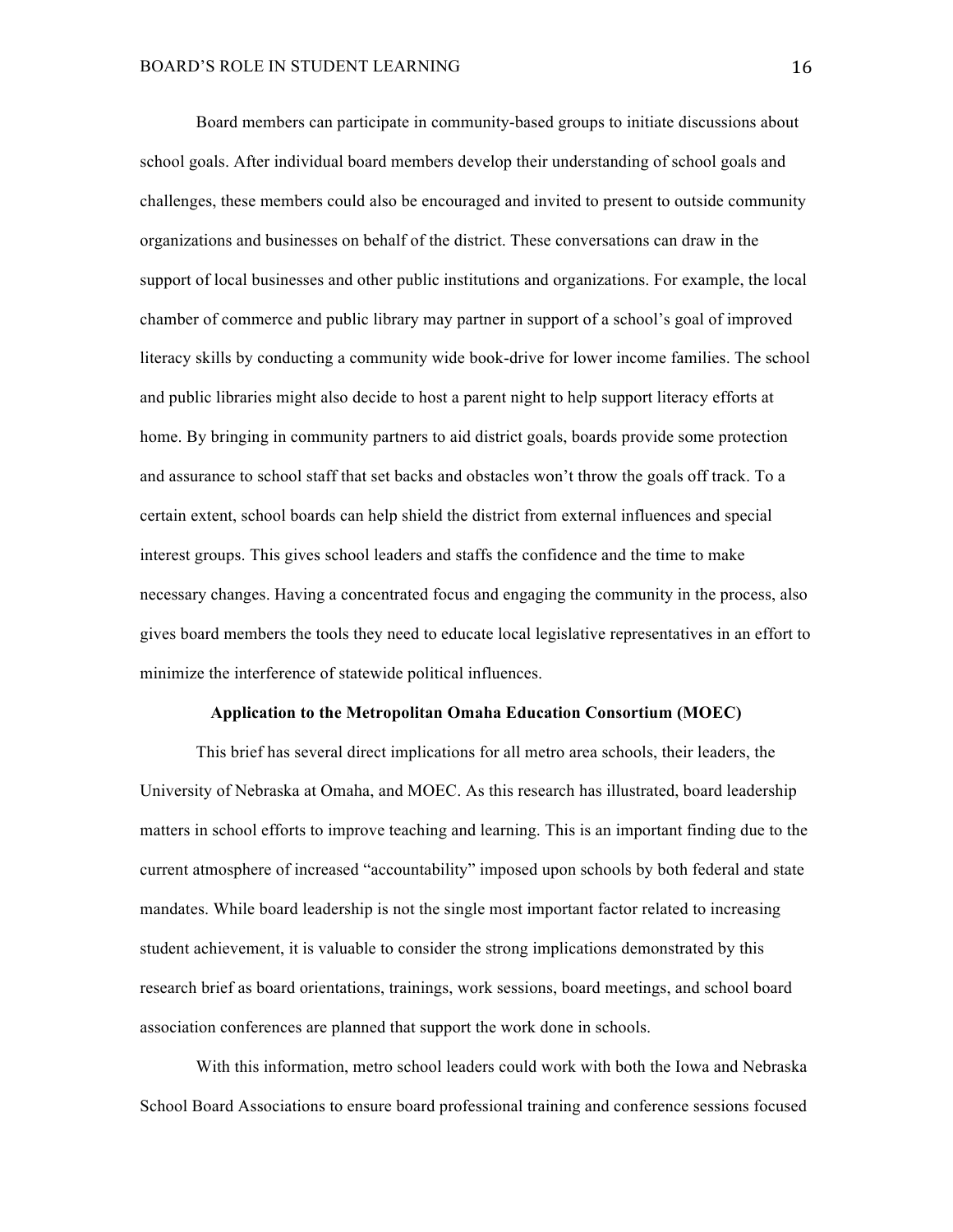on student achievement take place throughout both states. As indicated, board members need to receive accurate and current information about the specific steps that can be taken to help districts: identify, influence, and monitor district goals, analyze student data and learning progress, and allocate resources to support these measures. Furthermore, boards cannot simply adopt a "student achievement policy" and call it a day.

Board members and members of the Learning Community must learn specifics about how to share in the responsibility for school improvement and student equity, not by micromanaging, but by setting high expectations for themselves and for school leaders in this area while monitoring and evaluating progress toward these goals. For example, on the Iowa Association of School Boards' website (http://www.ia-sb.org/StudentAchievement.aspx) there is information relating to student achievement for use by members. This site provides research articles and board study guide materials indicating that this topic is of great importance. *The Lighthouse Project* is also available on the website and is displayed as a link from the homepage. In addition, as the foundation for student achievement is built through board training it is important this professional development not stop with the state school board associations- individual school districts must also prioritize student learning and training it to make it appropriate to the distinctive needs of their individual schools. This could be implemented through inter-district, association, and/or university collaboration.

Furthermore, school districts in both Nebraska and Iowa could elect to participate in the ongoing *Lighthouse Project* study or identify another researcher to implement a similar project that could help school districts monitor district student learning goals. The University of Nebraska at Omaha (UNO) would be a good starting point to look for interested researchers given the need for improvement demonstrated by many schools in the local area, particularly those showing a significant learning discrepancy between majority and minority student populations. The Sherwood Foundation has been a significant financial supporter of several important educational initiatives in the area, particularly in early childhood. The Sherwood Foundation may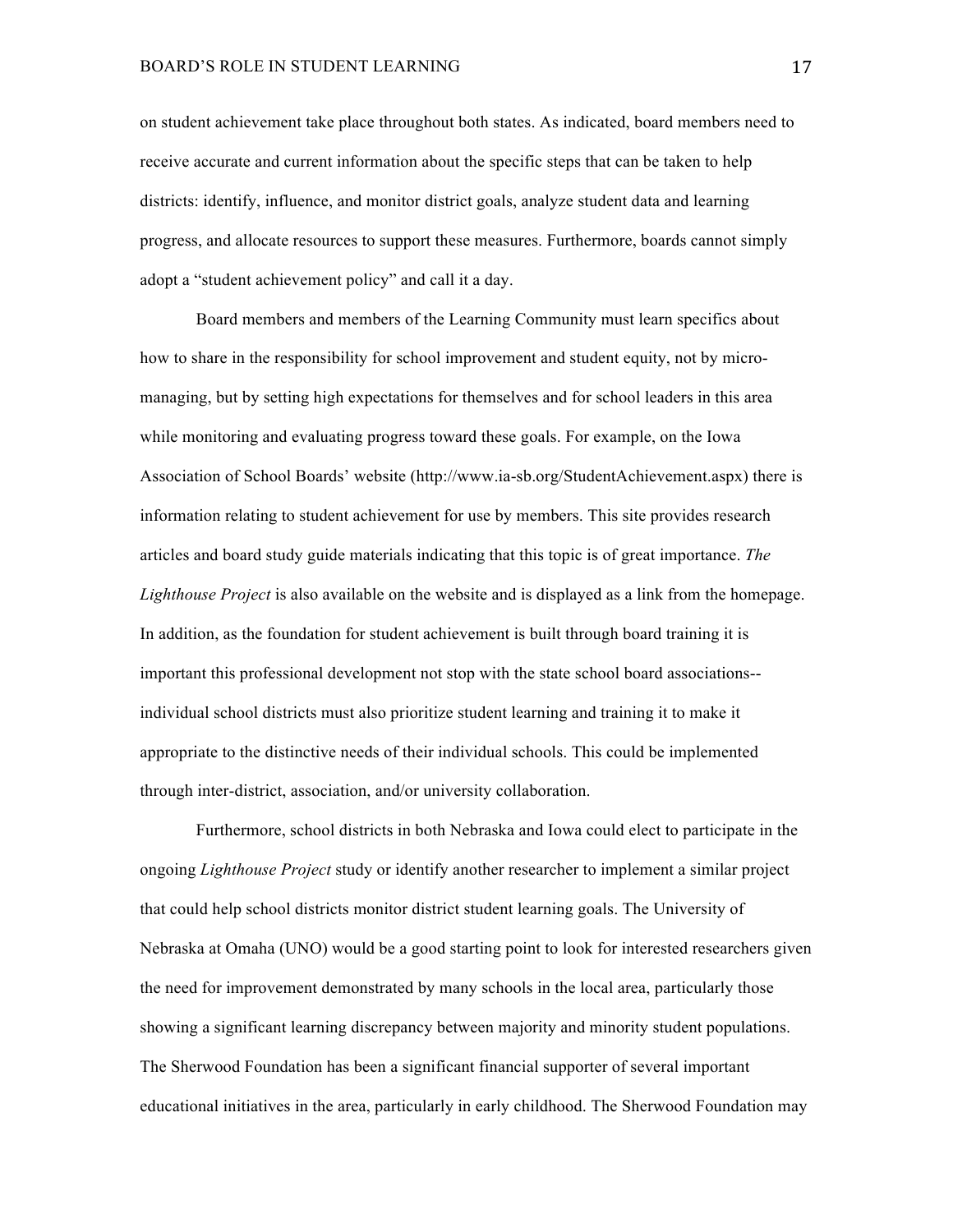also have an interest in helping board members learn how to become more effective in addressing student achievement.

It is important for members of MOEC to look at their individual school districts and consider how they can further educate their board members regarding important educational matters. As Ted Stillwell, Chief Executive Officer of the Omaha Learning Community stated, "school board members and representatives of the Learning Community all need a common framework to speak from in order to make the most difference" (personal communication, March 23, 2013). It may be possible in the future for MOEC to offer collaborative training and professional development for board members that align to specific priority areas that are established by members in order to lay the foundation for a common framework. This could be coordinated through a partnership with the UNO because the concepts tie directly to course content currently taught through UNO's College of Education. Courses such as Governance and Politics (EDAD 8020) and Data Driven Decision-making (TED 8000) are intended to help school leaders understand how to make good decisions based upon a broader perspective of the federal, state, and local influences on education. UNO also offers courses directed at obtaining a superintendent's certification. Having a deep understanding of how school boards can serve as quality partners in the quest for higher levels of student learning could be an integral part of this program.

Furthermore, board members and school leaders serve as important community and state advocates. In the current "high stakes" environment, board members help fulfill an important role in helping community stakeholders better understand the needs and challenges in their community schools. Setting high expectations for our locally elected officials is necessary if a school is to successfully meet their desired goals. Board members play a fundamental role in helping all metro area students improve their ability to learn and grow into successful adults. Providing quality teaching and learning is the fundamental responsibility of all MOEC schools and their representatives.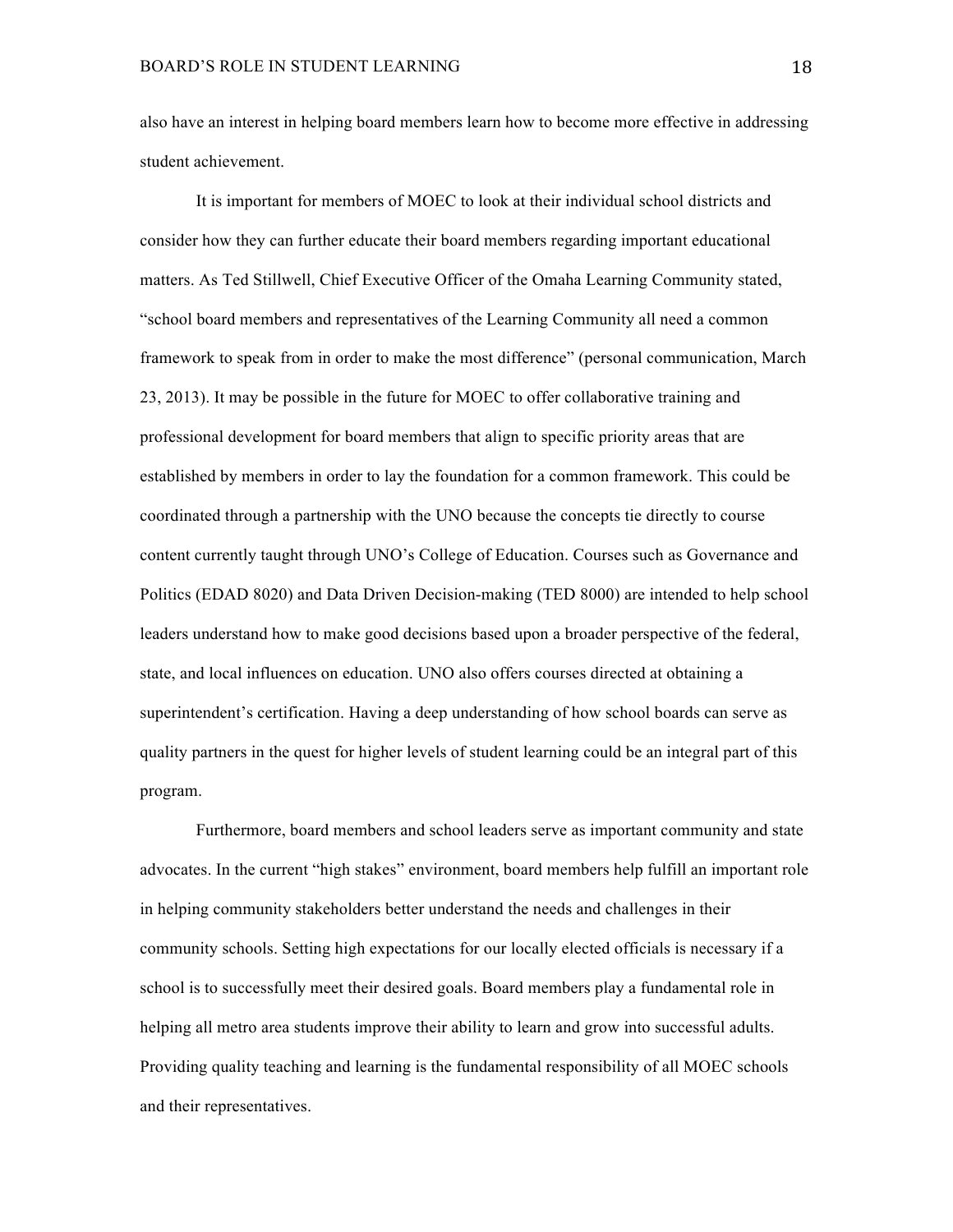#### **Conclusion**

The current political climate is causing an extraordinary paradigm shift in education that affects all sizes of school districts throughout the country. These changes also influence the governance and function of local school boards. "Unique developments have dramatically altered or 'flattened' the environment in which school boards operate, breaking their monopoly on public education within their boundaries, further loosening their already tenuous grip on policy, and empowering citizens, parents, and staff members" (Boyd, 2007, p. xv). This transference of power presents many challenges to local boards as pressure mounts toward an increase in board accountability and transparency while at the same time calling for boards to address concerns regarding student achievement and school funding.

While the research shared throughout this paper may seem to indicate that school board members of today need to become educational experts with an astute interest in micro-managing district affairs, this is not the case. School board members do, however, need to be motivated and willing to learn about the existing needs of all their district's students while at the same time working to develop an adequate level of understanding regarding the conditions that support effective and quality school improvement. The historic assumptions and traditional practices of many boards may need to change to adapt to current findings if they hope to make a more positive impact on student learning within their schools. "The willingness of boards to evolve, to adapt, to develop their own capacity for leadership, will dictate the extent of their health and longevity" (Williams-Boyd, 2002, p. 73). Board members can be dynamic and productive members of a strong and effective school team when their efforts are focused and their skills are utilized to support the efforts of the superintendent, teachers, and students.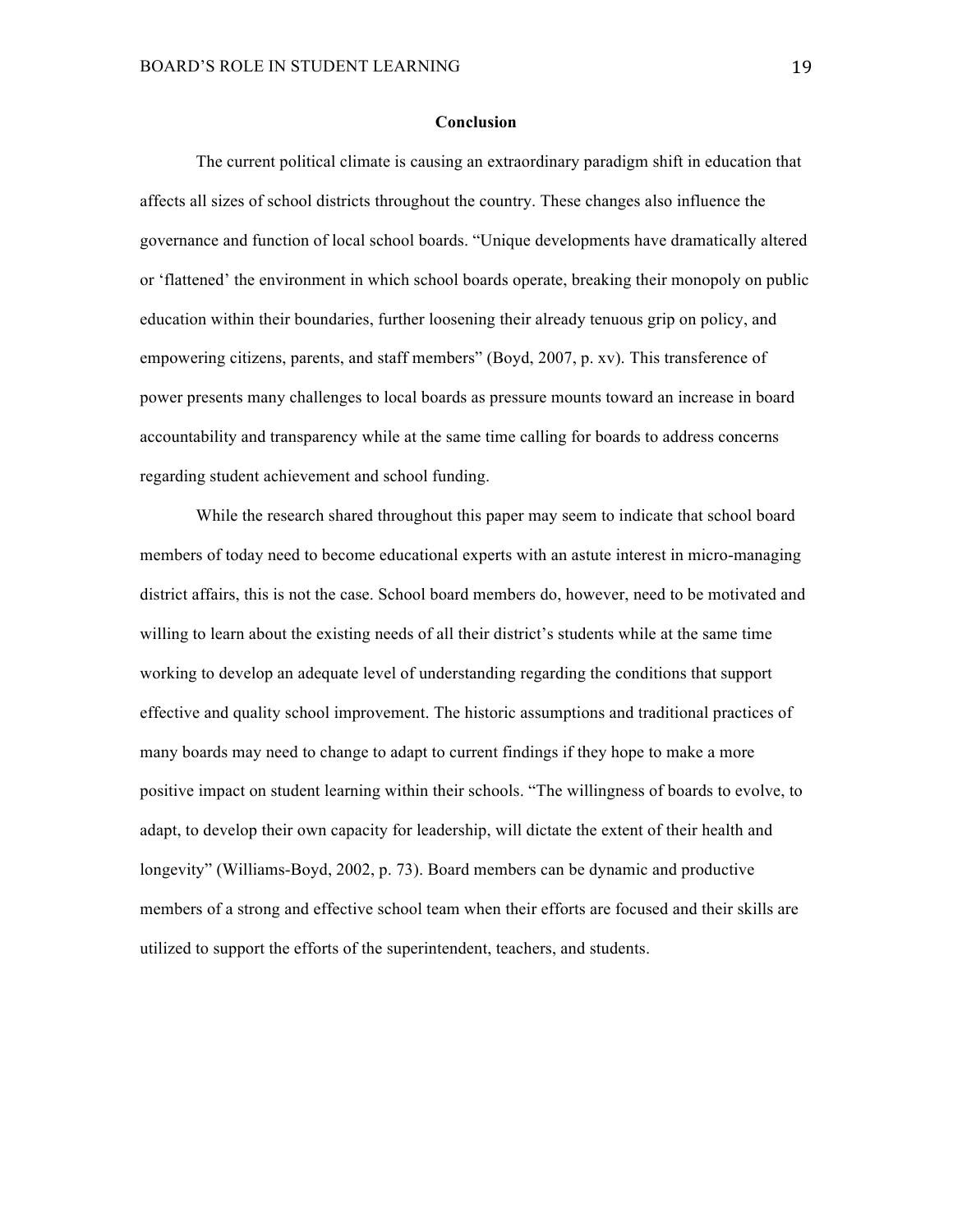# References

- Alsbury, T. L. (2008). *The future of school board governance: Relevancy and revelation*. Summit, PA: Rowman & Littlefield Education.
- Bartusek, L. (Ed.) (2000). *IASB's Lighthouse Study: School boards and student*

*achievement.* Des Moines, IA: Iowa Association of School Boards, *Iowa School*

*Board Compass, V*(2) Fall, (2000).

Black, S. (2008). The keys to board excellence. *American School Board Journal*, *195*(2), 34-35.

Boyd, W.L. (2007). Foreword: Tracing school board governance and research: From democracy and effectiveness (1975) to effectiveness with accountability in a "flat world." In T. L. Alsbury (Eds.), *The future of school board governance: Relevancy and revelation*. Summit, PA: Rowman & Littlefield Education.

Bradshaw, P., & Osborne, R. (2010). School boards: Emerging governance challenges. *Education Canada, 50*(1), 46-49. Retrieved from http://search.ebscohost.com.leo.lib.unomaha.edu/login.aspx?direct=true&db=aph &AN=48022515&site=ehost-live

- Carver, J. (1997). *Boards that make a difference: A new design for leadership in nonprofit and public organizations* (2nd ed.). San Francisco, CA: Jossey-Bass.
- Castallo, R.T. (2001). *Focused leadership: How to improve student achievement*. Lanham, MD: Scarecrow Press, Inc.
- Eadie, D. C. (2005). *Five habits of high-impact school boards*. Lanham, MD: Rowman & Littlefield Education.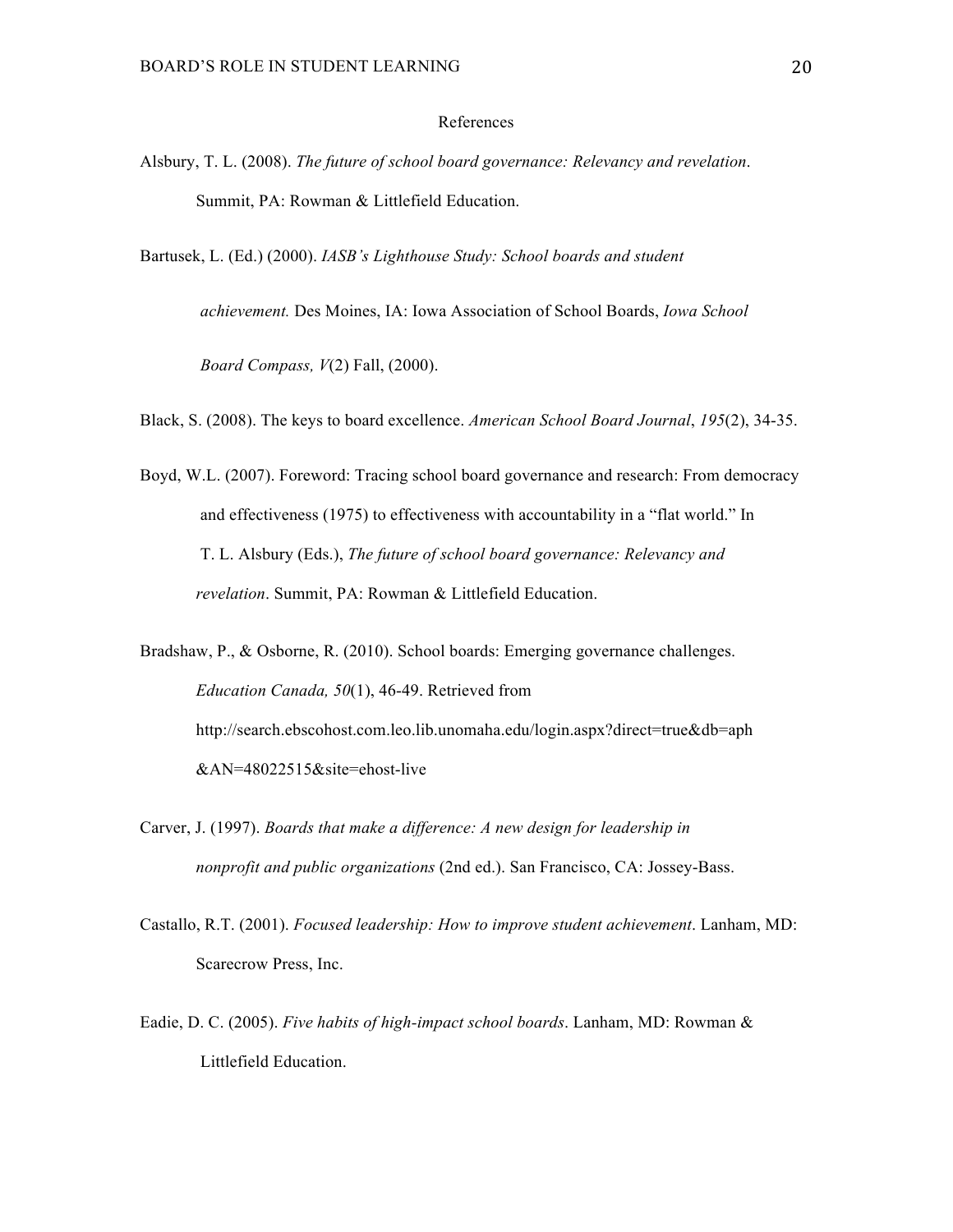- Fullan, M. (2001). *Leading in a culture of change*. San Francisco, CA: John Wiley & Sons, Inc.
- Gemberling, K. W., Smith, C.W., & Villani, J. S. (2009). *The key work of school boards: Guidebook.* Alexandria, VA: National School Boards Association.
- Goodwin, B. (2010). *Changing the odds for student success: What matters most.* Denver, CO: Mid-continent Research for Education and Learning.
- Hargreaves, A. & Fink, D. (2006). *Sustainable leadership*. San Francisco, CA: Jossey-Bass.
- LaMonte, H., & Delagardelle, M. (2009). Seeing the light. *American School Board Journal, 196,* (8), 27-30. Retrieved from www.asbj.com
- Land, D. (2002). Local school boards under review: Their role and effectiveness in relation to students' academic achievement. *Review of Educational Research, 72*(2), 229-278. Retrieved from http://www.jstor.org/stable/3516033
- Marzano, R. J., & Waters, T. (2009). *District leadership that works*. Bloomington, IN: Solution Tree Press.
- McAdams, D. R. (2006). *What school boards can do: Reform governance for urban schools*. New York: Teachers College Press.
- National School Boards Association. (n.d.). *Who we are*. Retrieved from http://www.nsba.org/default.aspx
- Pfeffer, J., & Sutton, R.J. (2000). *The knowing-doing gap*. Boston, MA: Harvard Business Press.
- Reeves, D. B. (2002). *Holistic accountability: Serving students, schools, and community*. Thousand Oaks, CA: Corwin Press.
- Reeves, D. B., & Association for Supervision and Curriculum Development. (2004). *Accountability for learning: How teachers and school leaders can take charge*. Alexandria, VA: Association for Supervision and Curriculum Development.